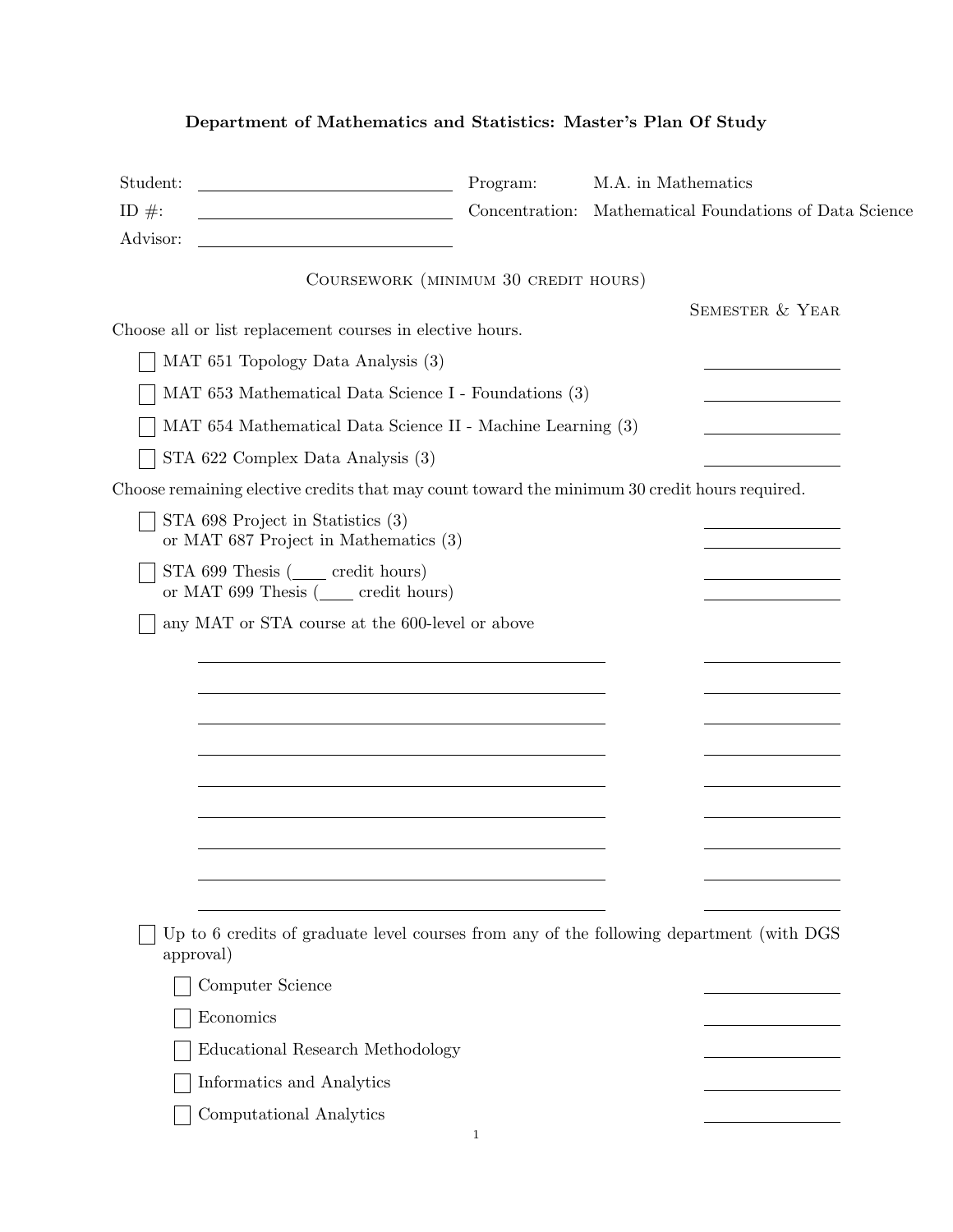| Cultural Analytics                                                                                              |  |
|-----------------------------------------------------------------------------------------------------------------|--|
| Information Systems and Supply Chain Management                                                                 |  |
|                                                                                                                 |  |
|                                                                                                                 |  |
| the contract of the contract of the contract of the contract of the contract of the contract of the contract of |  |
|                                                                                                                 |  |
| Choose additional electives that do not count toward the required 30 hours.                                     |  |
| MAT 601 Seminar in the Teaching of Mathematics I $(1)$                                                          |  |
| MAT 603 Practicum in the Teaching of Mathematics (2)                                                            |  |
|                                                                                                                 |  |
|                                                                                                                 |  |
|                                                                                                                 |  |
|                                                                                                                 |  |
|                                                                                                                 |  |